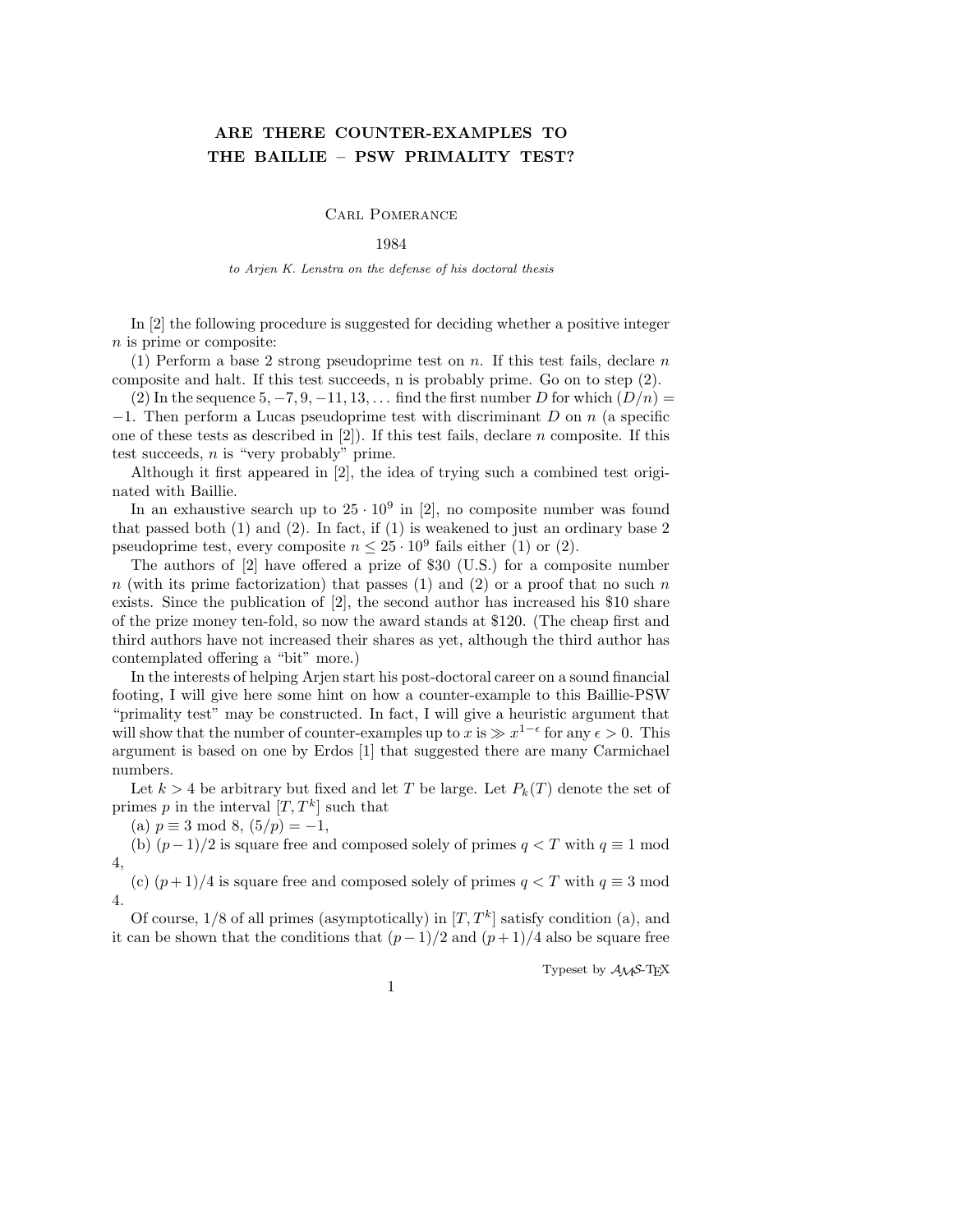still leaves a positive fraction of all primes in  $[T, T^k]$ . Heuristically, the conditions that  $p-1$  and  $p+1$  are composed solely of primes below T, allow us to keep still a positive proportion of all primes in  $[T, T^k]$  (using k fixed). Finally, the event that every prime in  $(p-1)/2$  is 1 mod 4 should occur with probability  $c(\log T)^{-1/2}$  and similarly for the event that every prime in  $(p+1)/4$  is 3 mod 4. Thus the cardinality of  $P_k(T)$  should be asymptotically as  $T \to \infty$ 

$$
\frac{cT^k}{\log^2 T}
$$

where  $c$  is positive constant that depends on the choice of  $k$ . We now form square free numbers n composed of  $\ell$  primes of  $P_k(T)$ , where  $\ell$  is odd and just below  $T^2/\log(T^k)$ . The number of choices for *n* is thus about

$$
\binom{[cT^k/\log^2 T]}{\ell} > e^{T^2(1-3/k)}
$$

for large T (and k fixed). Also, each such n is less than  $e^{T^2}$ .

Let  $Q_1$  denote the product of the primes  $q < T$  with  $q \equiv 1 \mod 4$  and let  $Q_3$ denote the product of the primes  $q < T$  with  $q \equiv 3 \mod 4$ . Then  $(Q_1, Q_3) = 1$  and  $Q_1Q_3 \approx e^T$ . Thus the number of choices for n formed that in addition satisfy

$$
n \equiv 1 \mod Q_1, n \equiv -1 \mod Q_3
$$

should, heuristically, be at least

$$
e^{T^2(1-3/k)}/e^{2T} > e^{T^2(1-4/k)}
$$

for large T.

But any such  $n$  is a counter-example to the Baillie-PSW primality test. Indeed, n will be a Carmichael number so it will automatically be a base 2 pseudoprime. Since  $n \equiv 3 \mod 8$  and each  $p|n$  is also  $\equiv 3 \mod 8$ , it is easy to see that n will also be a strong base 2 pseudoprime. Since  $(5/n) = -1$ , since every prime p|n satisfies  $(5/p) = -1$ , and since  $p + 1|n + 1$  for every prime  $p|n$ , it follows that n is a Lucas pseudoprime for any Lucas test with discriminant 5.

We thus see that for any fixed k and all large T, there should be at least  $e^{T^2(1-4/k)}$ counter-examples to Baillie-PSW below  $e^{T^2}$ . That is, if we let  $x = e^{T^2}$ , then there are at least  $x^{1-4/k}$  counter-examples below x, so long as x is large. Since k is arbitrary, our argument implies that the number of counter-examples below  $x$  is  $\gg x^{1-\epsilon}$  for any  $\epsilon > 0$ .

Remark. Both in the APR primality test and in the Cohen-Lenstra variation there is a part where many kinds of pseudo-primality tests are performed followed by a step where a limited amount of trial division is performed. No one has ever encountered an example of a number where the trial division was really needed – that is, every number that has made it through the pseudo-primality tests actually was prime. Perhaps an argument similar to the one here can show that in fact there are composite numbers that pass all the pseudo-primality tests and for which the trial division step is really needed to distinguish them from the primes.